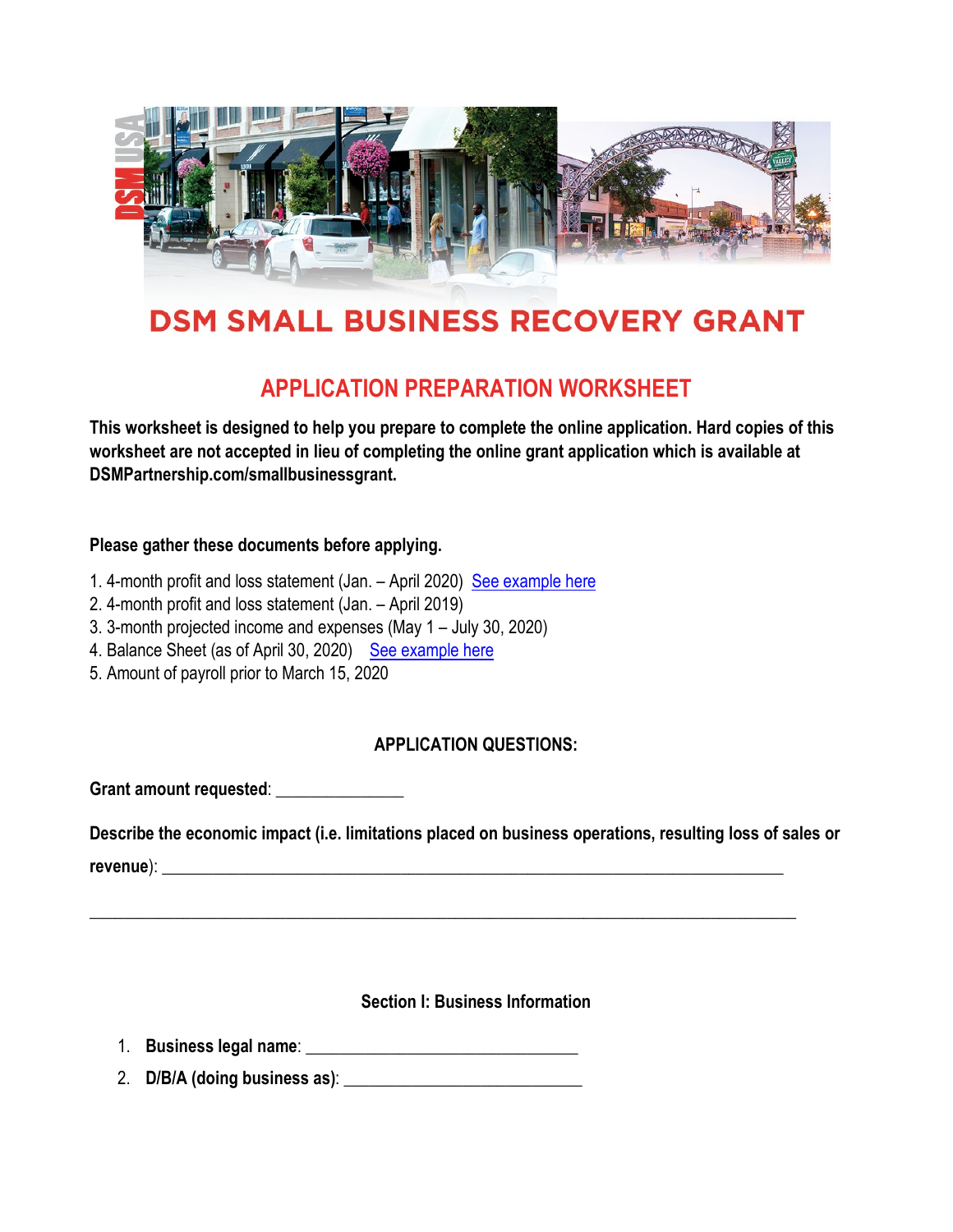| ა. . | <b>Business/corporate organization type (Select Sole Proprietorship, Corporation, S Corporation, Limited</b> |
|------|--------------------------------------------------------------------------------------------------------------|
|      | Liability Company(LLC), Partnership)                                                                         |

- 4. **FEIN** (SS, if a sole proprietorship): \_\_\_\_\_\_\_\_\_\_\_\_\_\_\_\_\_\_\_\_\_\_\_
- 5. **Physical business address:** (include street address, city, state and zip code)

6. **County of business address**: \_\_\_\_\_\_\_\_\_\_\_\_

7. **Mailing address** (if different, include street address, city, state and zip):

\_\_\_\_\_\_\_\_\_\_\_\_\_\_\_\_\_\_\_\_\_\_\_\_\_\_\_\_\_\_\_\_\_\_\_\_\_\_\_\_\_\_\_\_\_\_\_\_\_\_\_\_\_\_\_

\_\_\_\_\_\_\_\_\_\_\_\_\_\_\_\_\_\_\_\_\_\_\_\_\_\_\_\_\_\_\_\_\_\_\_\_\_\_\_\_\_\_\_\_\_\_\_\_\_\_\_\_\_

- 8. **Business phone number**: \_\_\_\_\_\_\_\_\_\_\_\_\_\_\_\_\_\_\_\_\_\_\_\_\_
- 9. **Contact email:** \_\_\_\_\_\_\_\_\_\_\_\_\_\_\_\_\_\_\_\_\_\_\_\_\_\_\_
- 10. **Primary business activity**: \_\_\_\_\_\_\_\_\_\_\_\_\_\_\_\_\_\_\_\_\_\_\_\_\_\_\_\_\_\_\_\_\_\_\_\_\_\_\_\_\_

\_\_\_\_\_\_\_\_\_\_\_\_\_\_\_\_\_\_\_\_\_\_\_\_\_\_\_\_\_\_\_\_\_\_\_\_\_\_\_\_\_\_\_\_\_\_\_\_\_\_\_\_\_\_\_\_\_\_\_\_\_\_\_

- 11. **Date business established**: \_\_\_\_\_\_\_\_\_\_\_\_\_\_\_\_\_\_\_\_\_\_\_\_\_\_\_
	- a. Date you became owner (if different from date established): \_\_\_\_\_\_\_\_\_\_\_\_\_\_\_\_\_

#### **Section II: Ownership Information**

| Owner Applicant 1             |  |
|-------------------------------|--|
| Full legal name: ____________ |  |
| Title:                        |  |
| % owned:                      |  |

**Full legal name:** \_\_\_\_\_\_\_\_\_\_\_\_\_\_\_\_\_\_\_\_\_\_\_\_\_\_\_\_\_\_

|--|

**% owned:** \_\_\_\_\_\_\_\_\_\_\_\_

#### **If the above two owners do not equal 100% of ownership, please explain:**

\_\_\_\_\_\_\_\_\_\_\_\_\_\_\_\_\_\_\_\_\_\_\_\_\_\_\_\_\_\_\_\_\_\_\_\_\_\_\_\_\_\_\_\_\_\_\_\_\_\_\_\_\_\_\_

| Is the business minority-owned? $\Box$ Yes | ΠNο | $\Box$ I don't know Explain: |
|--------------------------------------------|-----|------------------------------|
| Is the business woman-owned? $\Box$ Yes    | ⊟No | □I don't know Explain:       |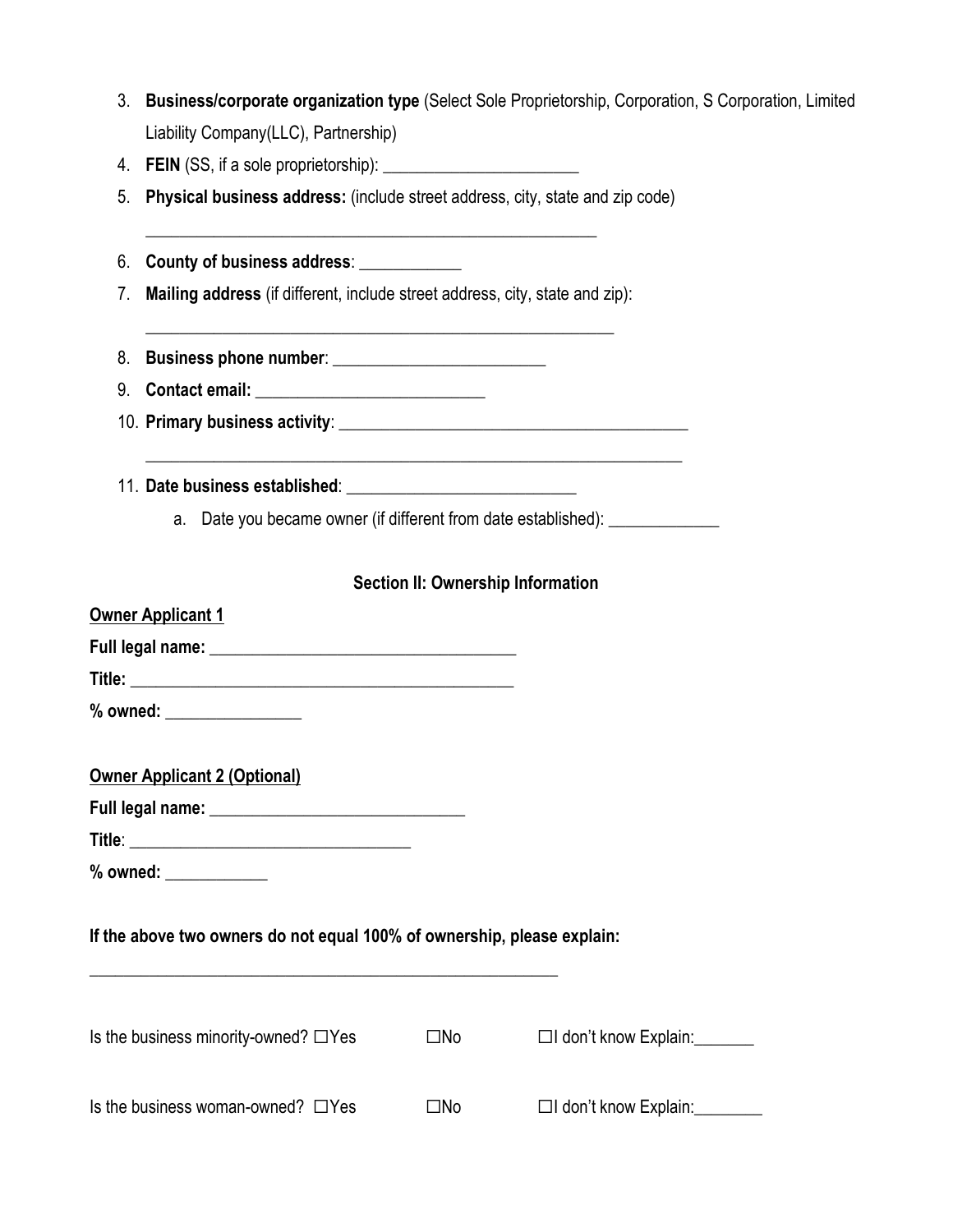#### **Section III: Impact of Disaster**

Information gathered in this section will help quantify the impact this disaster has had on your business.

- 1. **Employment on March 1 FTE** (full time equivalents)\_\_\_\_\_\_\_\_\_
- 2. **What was your total payroll on March 15?** \_\_\_\_\_\_\_\_\_\_\_\_\_\_\_\_(also select frequency of payroll)
- 3. **Current number of employees (FTE):** \_\_\_\_\_\_\_\_\_
- 4. **Number of employees (FTE) working remotely as result of disaster:** \_\_\_\_\_\_\_
- 5. **Number of employees (FTE) furloughed or laid off as a result of disaster:** \_\_\_\_\_\_\_\_\_
- 6. **What is monthly rent payment:** \_\_\_\_\_\_\_
- 7. **What is the square footage occupied by your business?** \_\_\_\_\_\_\_
- 8. **What is the estimated loss of revenues from March 1 – April 30, 2020:** \_\_\_\_\_\_\_\_\_\_\_\_\_\_
- 9. **What is your projected loss of revenue from May 1 to July 30, 2020:** \_\_\_\_\_\_\_\_\_\_\_\_\_\_\_
- 10. **What is your typical annual sales-tax eligible revenue?** *(If not open until July 1, 2019 please report your 2019 sales.)*\_\_\_\_\_\_\_\_\_\_\_\_\_\_\_\_\_\_
- 11. **Describe how the funds — should they be awarded — would be utilized to maintain business operations during and/or after disaster**: Rent, payroll, utilities, supplies, other
- 12. **Please indicate other business assistance programs for which you have applied and your application status:**

Small Business Relief Grant — Source: Iowa Economic Development Authority

- **C** Applied and Approved
- Applied and Denied
- **C** Applied and Status Unknown

\_\_\_\_\_\_\_\_\_\_\_\_\_\_\_\_\_\_\_\_\_\_\_\_\_\_\_\_\_

 $\bigcirc$  Did Not Apply

Targeted Small Business Sole Operator Fund — Source: Iowa Economic Development Authority

- **C** Applied and Approved
- **C** Applied and Denied
- Applied and Status Unknown
- $\bigcirc$  Did Not Apply

Paycheck Protection Program — Source: U.S. Small Business Administration

- **C** Applied and Approved
- **C** Applied and Denied
- **C** Applied and Status Unknown
- $\bigcirc$  Did Not Apply

Economic Injury Disaster Loan (EIDL) — Source: U.S. Small Business Administration

**C** Applied and Approved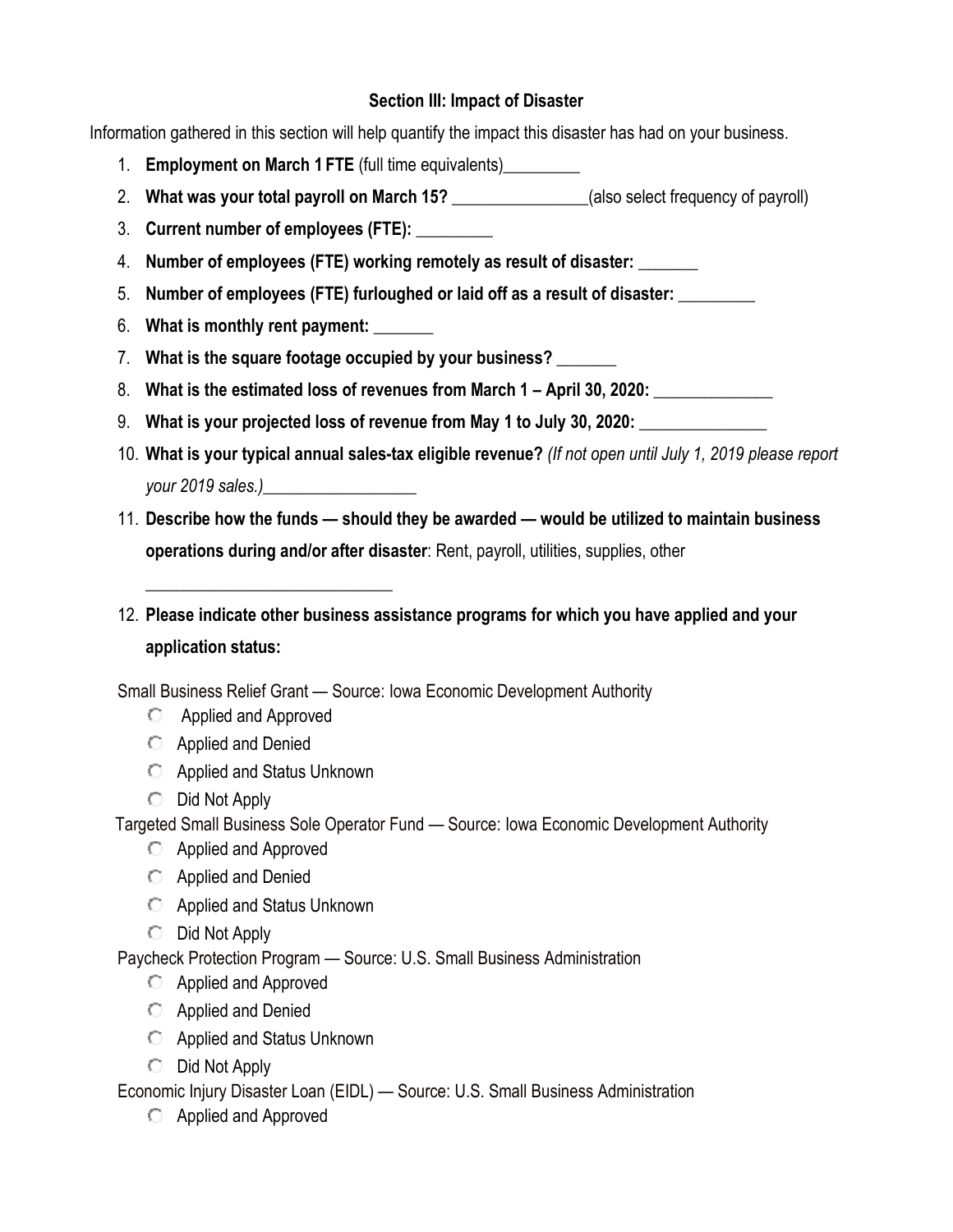- **C** Applied and Denied
- Applied and Status Unknown
- $\bigcirc$  Did Not Apply

Please provide the name and status of any other business assistance programs that you have applied for and the status of each:

\_\_\_\_\_\_\_\_\_\_\_\_\_\_\_\_\_\_\_\_\_\_\_\_\_\_\_\_\_\_\_\_\_\_\_\_\_\_\_\_\_\_\_\_\_\_\_\_\_\_\_\_\_\_\_\_\_\_\_\_\_\_\_\_\_\_\_\_\_\_\_\_\_\_\_\_\_\_\_\_\_\_

## **Section IV: Attachments**

In this section, you will upload the documents containing the requested information, and note if this information is considered confidential.

- 1. 4-month profit and loss statement (Jan. April 2020) See example here
- 2. 4-month profit and loss statement (Jan. April 2019) *(If business was not yet open, please submit a 4 month profit and loss statement from July – Oct. 2019.)*
- 3. 3-month projected profit and loss (May 1 July 30, 2020)
- 4. Balance Sheet (as of April 30, 2020) See example here

# **Section V: Certification & Release**

In this section, please review the disclosures and terms associated with this grant process.

- 1. Are there any judgments or court actions completed or pending against the applicant business entity, or current owners?
- 2. Have there been any current or past bankruptcies on the part of the applicant business entity, or on the part of the any current owners in the last five years?
- 3. In the last five years has there been, or are there currently any investigations of public violations of public health, safety or environmental laws by the applicant business entity, or any current owner?
- 4. In the last five years has there been, or are there currently any violations of labor laws, civil/human rights laws by the applicant business entity, or any current owner?
- 5. If yes to any of the questions 1 to 4 above, please provide explanation.

# **FINAL SIGN OFF**

I hereby give permission to sponsoring entities and Iowa Center for Economic Success to research the applicant business' and current owners' history, to make credit checks, to contact the business' financial institutions, insurance carriers and other entities in which the business has a contractual relationship, and to perform other related activities necessary to enable a full and reasonable evaluation of this application.

I understand that grant assistance may come from the City or County and that information contained in this application and any resulting grant agreement may be considered a public record under Iowa Code Chapter 22. I have identified the information contained in the application that I, in good-faith, reasonably determined constitutes a confidential record under Chapter 22 (e.g. trade secret financial information) or Federal law. I understand that it is my burden and obligation to make any such confidentiality request and to justify application of a confidentiality